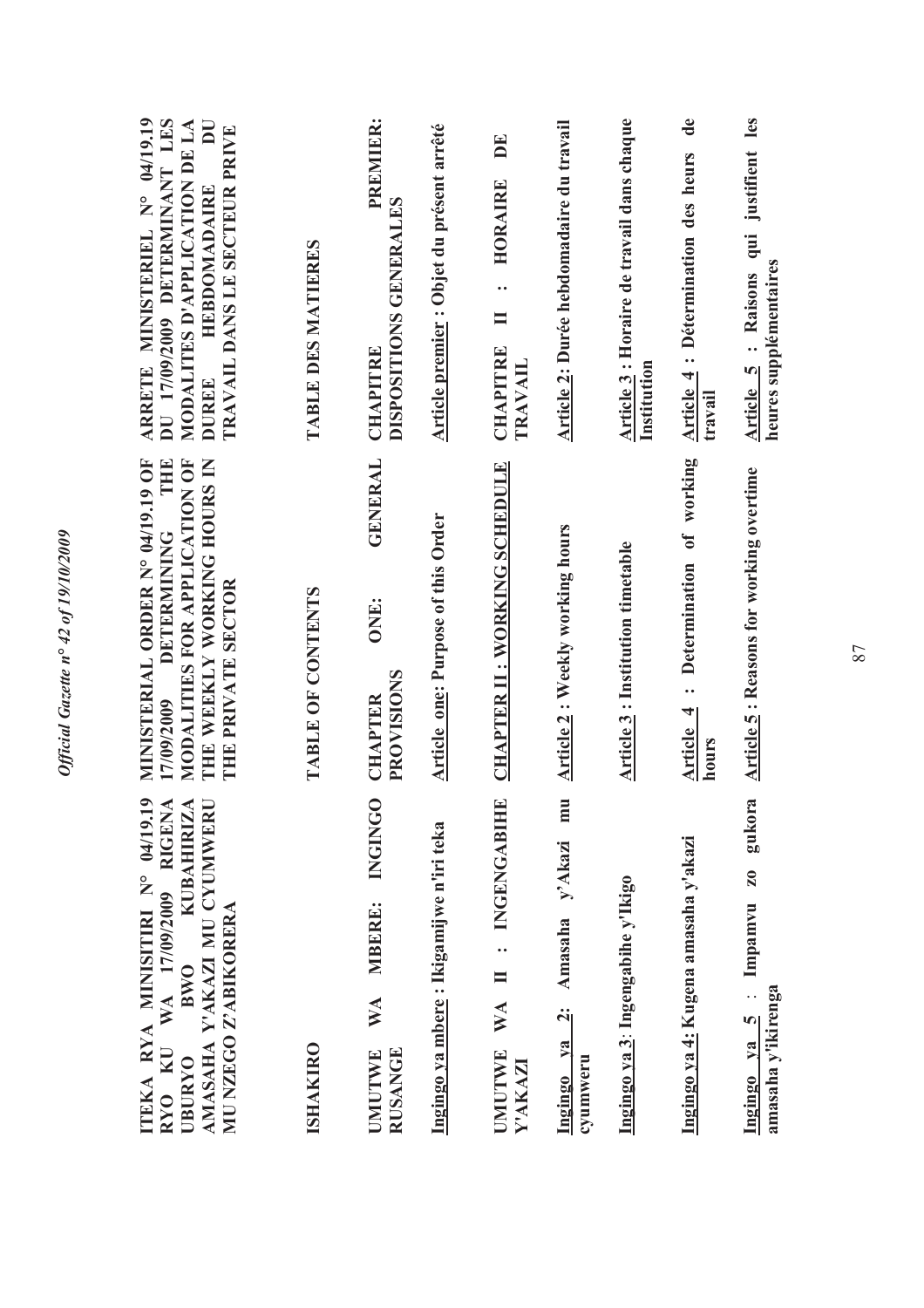| Article 6: Comptage et enregistrement<br>des heures supplémentaires | : Horaire hebdomadaire<br>quarante cinq (45) heures<br>dans une Institution<br>inférieur à<br>L<br><b>Article</b>                  | <b>Article 8: Employé avec multiple contrat</b><br>.≡    | HEURES<br>SUPPLEMENTAIRES NE DONNANT<br>PAS LIEU A LA MAJORATION DE<br><b>REMUNERATION</b><br><b>CHAPITRE</b>           | Article 9 : Compensation des heures<br>perdues              | : REMUNERATION<br>DES HEURES SUPPLEMENTAIRES<br><b>CHAPITRE IV</b><br><b>FOR</b> | Article 10 : Taux de salaire         | Article 11 : Calcul du salaire horaire                   | compensatoire<br>d'heures supplémentaires<br>Prime<br>Article 12                                    |
|---------------------------------------------------------------------|------------------------------------------------------------------------------------------------------------------------------------|----------------------------------------------------------|-------------------------------------------------------------------------------------------------------------------------|-------------------------------------------------------------|----------------------------------------------------------------------------------|--------------------------------------|----------------------------------------------------------|-----------------------------------------------------------------------------------------------------|
| Article 6: Calculation and registration of<br>overtime              | Article 7 :Acceptable weekly working<br>hours within an institution which are less<br>than forty five (45)                         | engaged<br>Article 8 : An employee<br>multiple contracts | RIGHT TO SALARY<br>: OVERTIME WORK<br>NOT GIVING<br><b>CHAPTER III</b><br>INCREASE                                      | Article 9 : Overtime which compensates<br>lost hours        | : PAYMENT<br><b>OVERTIME WORK</b><br><b>CHAPTER IV</b>                           | <b>Article 10: Salary level</b>      | of salary per<br><b>Article 11 : Calculation</b><br>hour | Article 12 :Indemnity in lieu of overtime                                                           |
| Ingingo ya 6 : Kubara no kwandika<br>amasaha y'ikirenga             | mmu<br>E<br>$\tilde{a}$<br>cyumweru yemewe mu kigo kandi<br>: Amasaha y'akazi<br>munsi ya mirongo ine n'atanu (45)<br>Ingingo ya 7 | Ingingo ya 8 : Umukozi ufite abakoresha<br>barenze umwe  | $\blacktriangleleft$<br><b>ATAJYAN</b><br><b>AMASAH</b><br>N'IYONGERWA RY'IGIHEMBO<br>WA<br>Y'IKIRENGA<br><b>UMUTWE</b> | y'ikirenga<br>Amasaha<br>yishyura ayatakaye<br>Ingingo ya 9 | <b>THEMBA</b><br>RY'AMASAHA Y'IKIRENGA<br>WA<br><b>UMUTWE</b>                    | Ingingo ya 10 : Ibipimo bihemberwaho | umushahara<br>: Kubara<br>Ingingo ya<br>w'isaha          | kigereranije<br>y'ikirenga<br>$12:$ Igihembo<br>icy'amasaha<br>Ingingo ya<br>ahemberwa<br>gisimbura |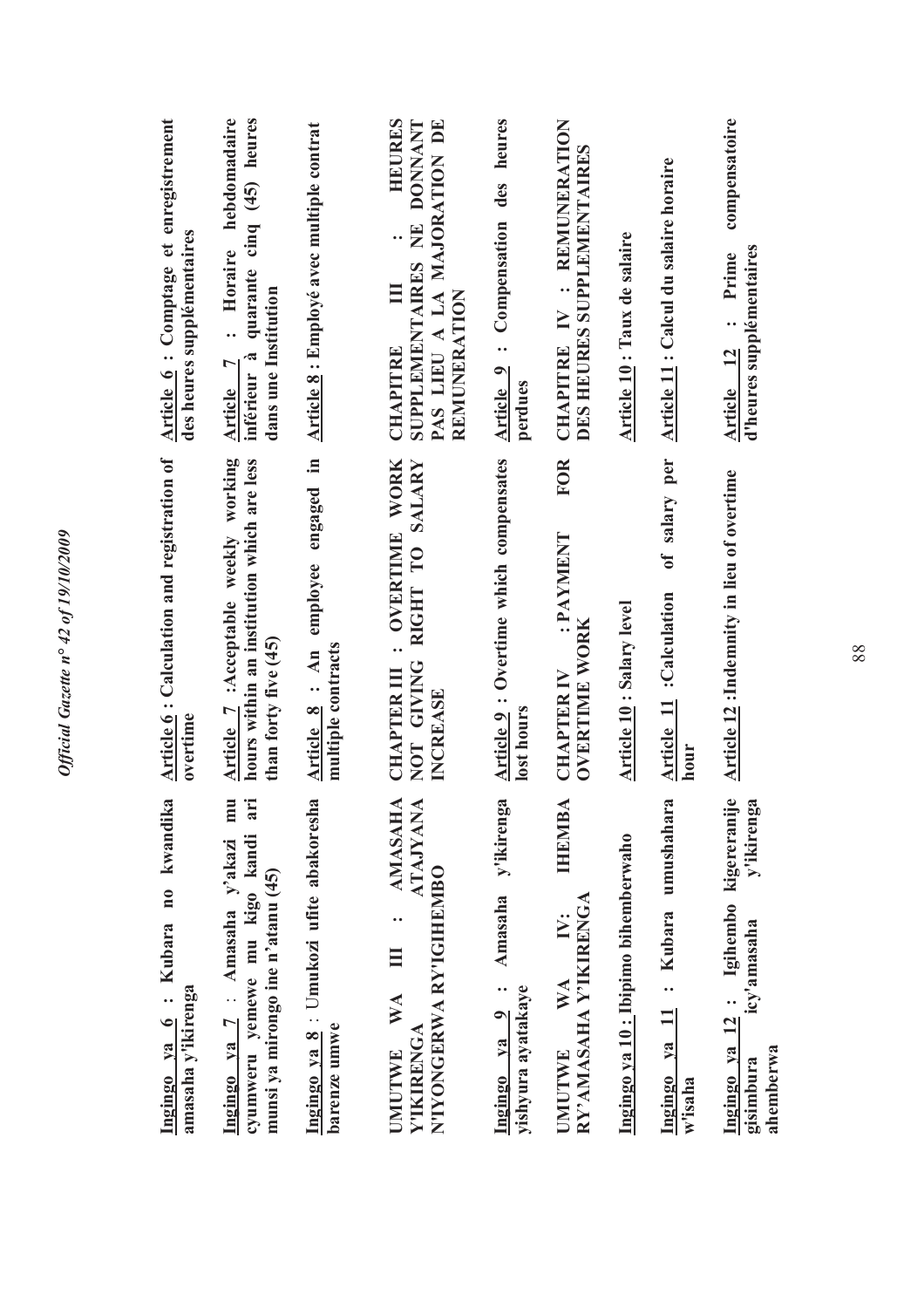| <b>DISPOSITIONS</b><br>CHAPITRE<br><b>TNALES</b> | <b>Article 13: Disposition Abrogatoire</b>                                                 | Article 14 : Entrée en vigueur                        |
|--------------------------------------------------|--------------------------------------------------------------------------------------------|-------------------------------------------------------|
| <b>CHAPTER V: FINAL PROVISIONS</b>               |                                                                                            | <b>Article 14: Commencement</b>                       |
| UMUTWE WA V: INGINGO ZISOZA                      | ngingo ya 13: Ivanwaho ry'ingingo Article 13: Repealing Provision<br>inyuranije n'iri teka | ngingo ya 14: Igihe iri teka ritangira<br>gukurikizwa |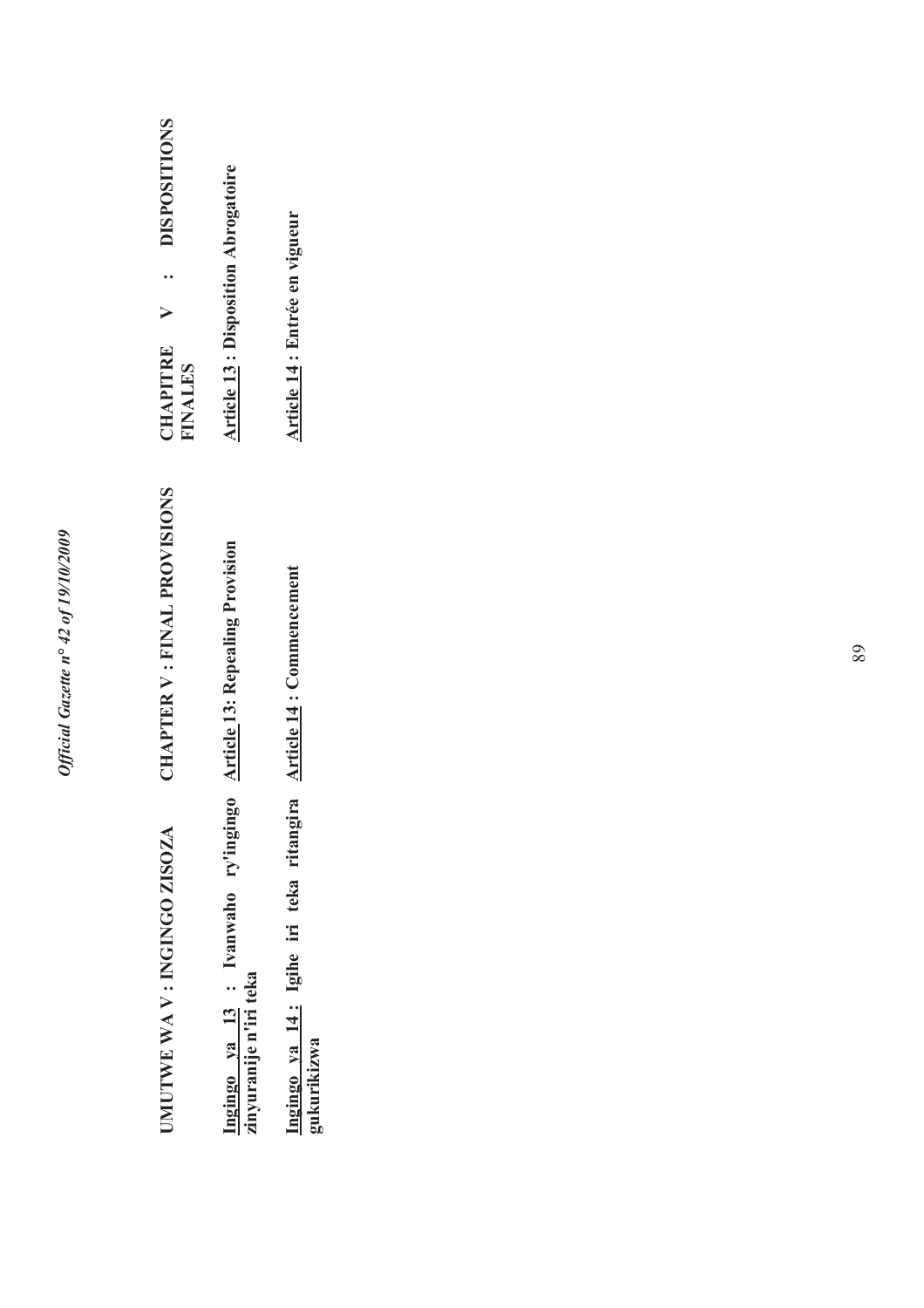| $\bullet$<br><b>RIGENA</b><br><b>KUBAHIRIZA</b><br>ITEKA RYA MINISITIRI N° 04/19.1<br>AMASAHA Y'AKAZI MU CYUMWER<br>KUWA 17/09/2009<br>MU NZEGO Z'ABIKORERA<br>BWO<br><b>UBURYO</b><br>RYO | MINISTERIAL ORDER N° 04/19.19 OF<br>THE<br>THE WEEKLY WORKING HOURS IN<br>MODALITIES FOR APPLICATION OF<br><b>DETERMINING</b><br>THE PRIVATE SECTOR<br>17/09/2009        | ARRETE MINISTERIEL N° 04/19.19<br>DU 17/09/2009 DETERMINANT LES<br>MODALITES D'APPLICATION DE LA<br>$\overline{\mathbf{D}}$<br>TRAVAIL DANS LE SECTEUR PRIVE<br><b>HEBDOMADAIRE</b><br><b>DUREE</b> |
|--------------------------------------------------------------------------------------------------------------------------------------------------------------------------------------------|--------------------------------------------------------------------------------------------------------------------------------------------------------------------------|-----------------------------------------------------------------------------------------------------------------------------------------------------------------------------------------------------|
| Minisitiri w'Abakozi ba Leta n'Umurimo;                                                                                                                                                    | and<br>Service<br>Public<br>The Minister of<br>Labour;                                                                                                                   | Le Ministre de la Fonction Publique du<br>Travail ;                                                                                                                                                 |
| Ashingiye ku Itegeko Nshinga rya Repubulika<br>nk'uko ryavuguruwe kugeza ubu cyane cyane<br>y'u Rwanda ryo kuwa 04 Kamena 2003<br>mu ngingo zaryo iya 121 n'iya 201;                       | Pursuant the Constitution of the Republic of<br>Rwanda of 04 June 2003 as amended to<br>date, especially in its articles 121 and 201;                                    | Vu la Constitution de la République du<br>Rwanda du 04 Juin 2003, telle que révisée à<br>ce jour, spécialement en ses articles 121 et<br>201;                                                       |
| Ashingiye ku Itegeko n°13/2009 ryo kuwa<br>27/05/2009 rigenga Umurimo mu Rwanda,<br>cyane cyane mu ngingo yaryo ya 50;                                                                     | Pursuant the Law n° 13/2009 of 27/05/2009<br>Regulating Labour in Rwanda, especially<br>in Article 50;                                                                   | Vu la Loi nº 13/2009 du 27/05/2009 portant<br>Rwanda,<br>réglementation du Travail au<br>spécialement en son article 50;                                                                            |
| Asubiye ku Iteka rya Minisitiri n°05/19 ryo<br>kuwa 14/03/2003 rishyiraho uburyo amasaha<br>40 yubahirizwa mu cyumweru n'igipimo<br>cy'igihembo cy'amasaha y'ikirenga;                     | of 14/03/2003 specifying modalities for<br>Having reviewed Ministerial Order n° 05/19<br>enforcing a forty (40) hour working week<br>and salary rates for overtime work; | Revu l'Arrêté Ministériel n° 05/19 du<br>modalités<br>les taux de rémunération des heures<br>d'application de la semaine de 40 heures et<br>14/03/2003 déterminant les<br>supplémentaires;          |
| Amaze kumva ibyifuzo by'Inama y'Igihugu<br>y'Umurimo;                                                                                                                                      | After consultation with the National Labour<br>Council;                                                                                                                  | Après avis du Conseil National du Travail;                                                                                                                                                          |
| 100<br>22<br>Inama y'Abaminisitiri yateranye kuwa<br>Nyakanga 2009, imaze kubisuzuma<br>kubyemeza;                                                                                         | After consideration and approval by the<br>Cabinet in its session of 22th July, 2009;                                                                                    | 22 Juillet,<br>Après examen et adoption par le Conseil<br>des Ministres en sa séance du<br>2009;                                                                                                    |

*Official Gazette n° 42 of 19/10/2009* 

Official Gazette nº 42 of 19/10/2009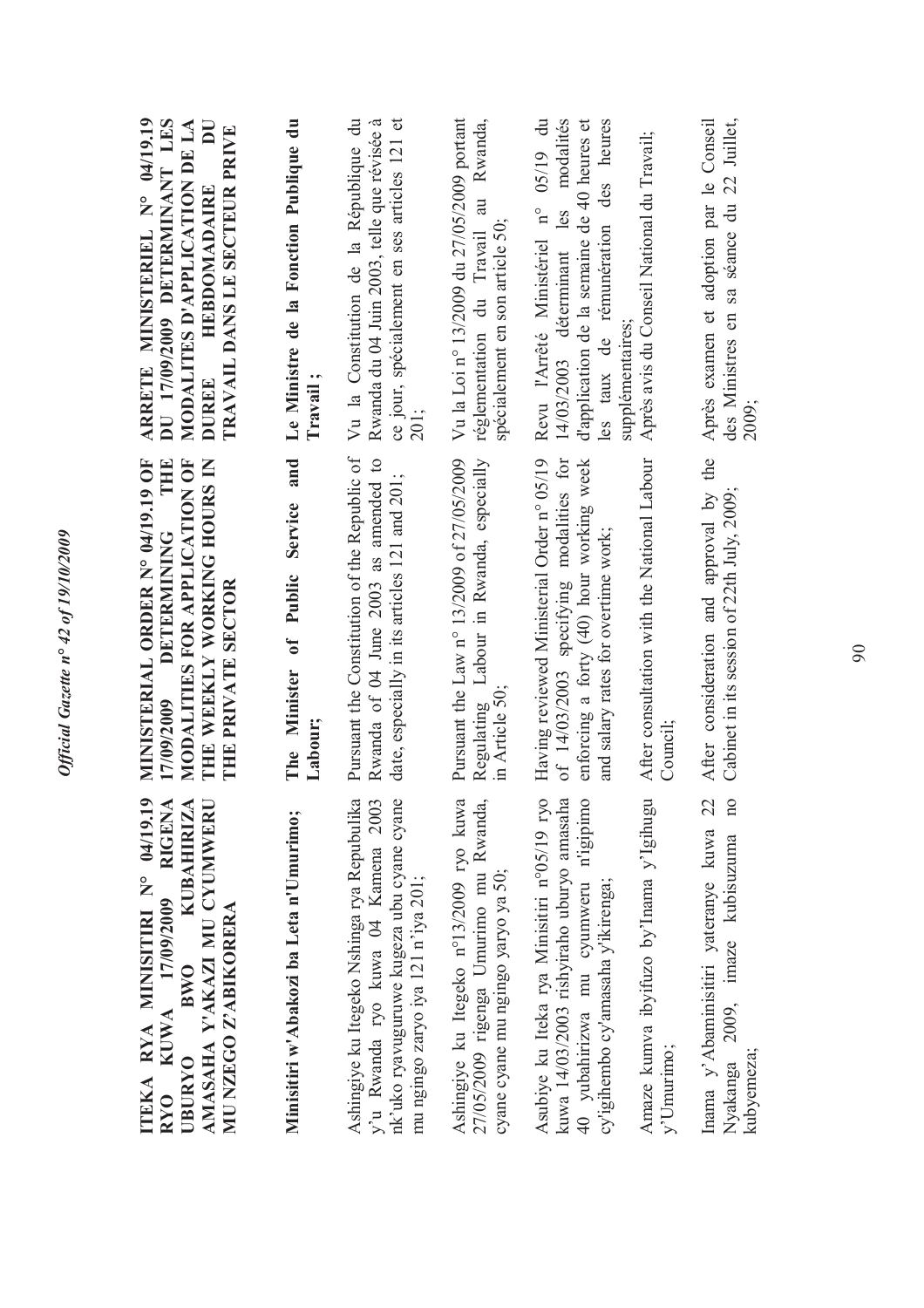| ATEGETSE:                                                                                                                                                                                                         | <b>ORDERS:</b>                                                                                                                                                                                                                              |      |                | <b>ARRETE:</b>                                                                                                                                                                                                                                          |
|-------------------------------------------------------------------------------------------------------------------------------------------------------------------------------------------------------------------|---------------------------------------------------------------------------------------------------------------------------------------------------------------------------------------------------------------------------------------------|------|----------------|---------------------------------------------------------------------------------------------------------------------------------------------------------------------------------------------------------------------------------------------------------|
| <b>INGINGO</b><br><b>MBERE:</b><br>WA<br><b>RUSANGE</b><br><b>UMUTWE</b>                                                                                                                                          | PROVISIONS<br><b>CHAPTER</b>                                                                                                                                                                                                                | ONE: | <b>GENERAL</b> | PREMIER:<br>DISPOSITIONS GENERALES<br><b>CHAPITRE</b>                                                                                                                                                                                                   |
| Ingingo ya mbere: Ikigamijwe n'iri teka                                                                                                                                                                           | <b>Article one: Purpose of this Order</b>                                                                                                                                                                                                   |      |                | Article premier: Objet du présent arrêté                                                                                                                                                                                                                |
| Iri teka rigaragaza uburyo hubahirizwa<br>amasaha y'akazi mu cyumweru mu Nzego<br>z' Abikorera.                                                                                                                   | This Order determines the modalities for<br>application of the weekly working hours in<br>the Private Sector.                                                                                                                               |      |                | d'application de la duréée de travail dans le<br>Le présent arrêté détermine les modalités<br>Secteur Privé.                                                                                                                                            |
| UMUTWE II : INGENGABIHE Y'AKAZI                                                                                                                                                                                   | <b>CHAPTER II</b><br>SCHEDULE                                                                                                                                                                                                               |      | : WORKING      | DE<br>HORAIRE<br>$\ddot{\phantom{0}}$<br>$\blacksquare$<br><b>CHAPITRE</b><br><b>TRAVAIL</b>                                                                                                                                                            |
| mu<br>yemewe<br>Amasaha<br>$\ddot{\mathbf{a}}$<br>Ingingo ya<br>cyumweru                                                                                                                                          | <b>Article 2: Weekly working hours</b>                                                                                                                                                                                                      |      |                | Article 2: Durée hebdomadaire du travail                                                                                                                                                                                                                |
| $\Xi$<br>amasaha<br>y'akazi ni mirongo ine n'atanu (45) mu<br>Haseguriwe ingingo ziteganyijwe muri<br>teka, zishobora kubigena ukundi,<br>cyumweru.                                                               | Subject to provisions of this Order which<br>determine otherwise, the ordinary working<br>hours are forty five hours (45).                                                                                                                  |      |                | est de<br>Sous réserve des dispositions prévues dans<br>travail<br>quarante cinq heures (45) par semaine.<br>le présent arrêté, la durée du<br>accomplie par chaque travailleur                                                                         |
| Ingingo ya 3: Ingengabihe ya buri Kigo                                                                                                                                                                            | <b>Article 3: Institution timetable</b>                                                                                                                                                                                                     |      |                | Article 3 : Horaire de travail dans chaque<br>Institution                                                                                                                                                                                               |
| inama abahagarariye abakozi ashyiraho<br>ingengabihe yubahiriza amasaha mirongo ine<br>Muri buri kigo, umukoresha amaze kugisha<br>n'atanu (45) y'akazi igaragaza igihe akazi<br>gatangirira n'igihe karangirira. | In each institution, after consultation with<br>staff representatives, every employer shall<br>draw a timetable complying with the forty<br>five (45) working hours, indicating hours at<br>which the working period commences and<br>ends. |      |                | établit un horaire respectant les quarante<br>Dans chaque Institution, après consultation<br>cinq (45) heures et indiquant les heures<br>des représentant du personnel, l'employeur<br>chaque<br>finit<br>auxquelles commence et<br>période de travail. |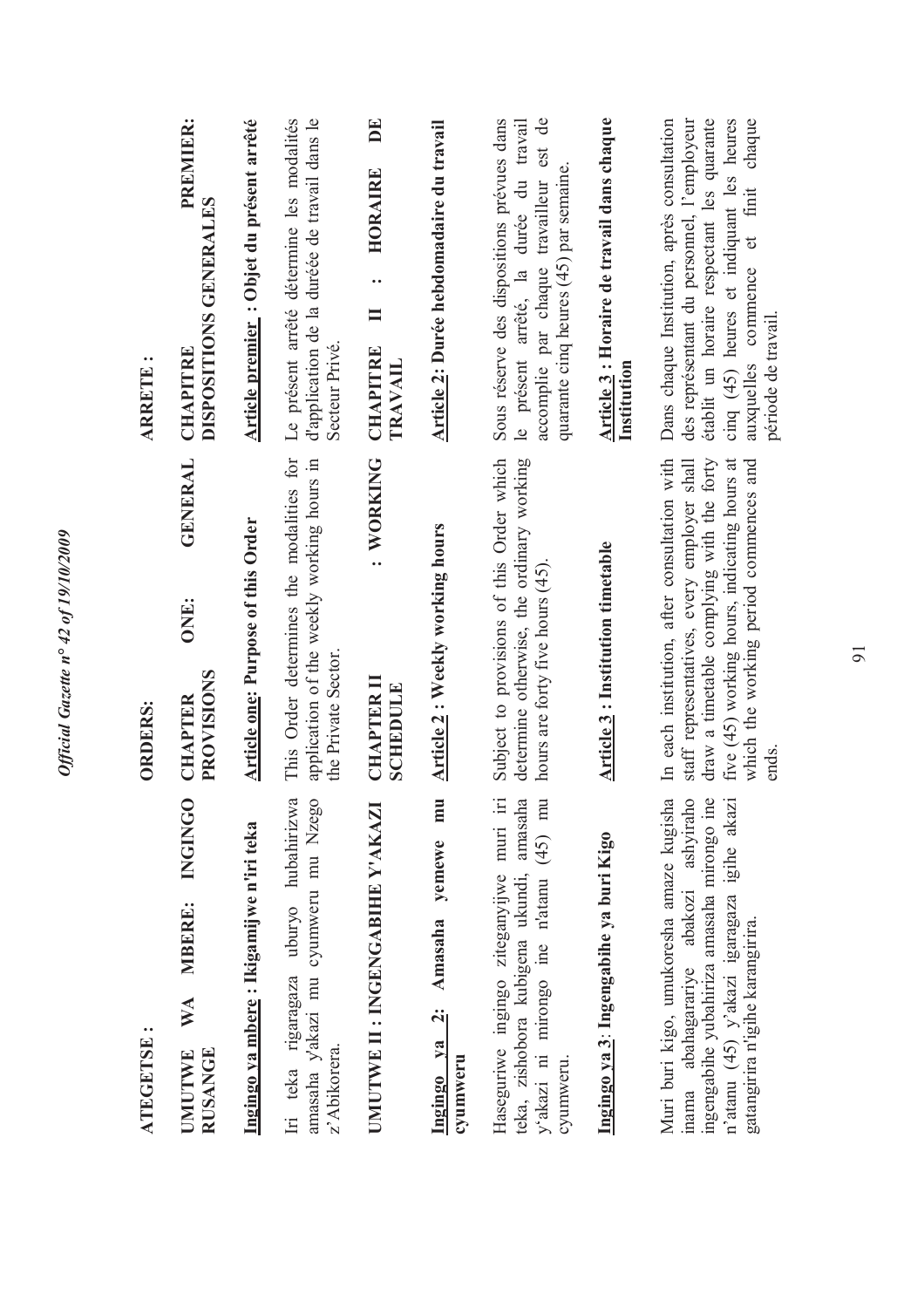| l'une des autres<br>$\epsilon$<br>langues officielles. II est date, signé et<br>affiché par l'employeur, à l'endroit prévu<br>pour la communication au personnel<br>est rédigé<br>L'horaire du travail<br>Kinyarwanda et dans<br>concerné.    | Article 4: Détermination des heures de<br>commencent avec l'entrée du travailleur sur<br>travail<br>de<br>le lieu de travail et finit à sa sortie.<br>journalières<br>Le heures<br>travail | la nuit, les jours fériés et les weekends sont<br>Les heures de travail accomplies la journée,<br>rétribuées à un même tarif horaire.                            | de travail. Toutefois, la pause que<br>Les heures de repos sont déduites du temps<br>de travail suivant la nature du travail est<br>l'employeur ordonne de prendre sur les lieux<br>compté dans le temps normal de travail.         | heures<br>des<br><b>Article</b> 5: Justification<br>supplémentaires | Les heures supplémentaires interviennent<br>1. travaux urgents;<br>dans les cas suivants |
|-----------------------------------------------------------------------------------------------------------------------------------------------------------------------------------------------------------------------------------------------|--------------------------------------------------------------------------------------------------------------------------------------------------------------------------------------------|------------------------------------------------------------------------------------------------------------------------------------------------------------------|-------------------------------------------------------------------------------------------------------------------------------------------------------------------------------------------------------------------------------------|---------------------------------------------------------------------|------------------------------------------------------------------------------------------|
| The timetable shall be drawn by the<br>$\equiv$<br>Kinyarwanda and in one of the other official<br>languages. The Employer shall date, sign<br>and display the timetable on the staff notice<br>employer and shall be written<br>$\it{board}$ | Article 4: Determination of working<br>when the worker enters the working place<br>The daily working hours shall commence<br>and ends when he/she gets out.<br>hours                       | Working hours comprise of hours worked<br>weekends and are the same as ordinary<br>during day, night; Official holidays or<br>and have the same<br>hours of work | Break hours shall be deducted from the<br>working period. However, break time which<br>is ordered by the employer to be taken at the<br>work place shall be considered as part of the<br>normal working hours<br>remuneration cost. | <b>Article 5: Reasons for working overtime</b>                      | shall occur in the<br>Working overtime<br>1. urgent work;<br>following cases:            |
| Ingengabihe yandikwa n'umukoresha mu<br>zindi ndimi zikoreshwa mu Butegetsi bwa<br>rurimi rw'Ikinyarwanda no muri rumwe mu<br>Leta akayishyiraho itariki n'umukono,<br>akayimanika ahabigenewe kugira ngo abakozi<br>bireba bayimenye.        | ageze aho akazi gakorerwa akarangira<br>Amasaha y'akazi ku munsi atangira umukozi<br>Ingingo ya 4: Kugena amasaha y'akazi<br>ahavuye.                                                      | yemewe n'amategeko y'ikiruhuko agira<br>Amasaha y'akazi yakozwe ku manywa,<br>ninjoro cyangwa ku minsi itari iy'akazi<br>agaciro kangana.                        | Amasaha y'ikiruhuko ntabarirwa mu gihe<br>cy'akazi. Cyakora, ikiruhuko gifatirwa aho<br>gakorerwa kubera amabwiriza<br>y'umukoresha bitewe n'imiterere y'akazi<br>kibarirwa mu masaha asanzwe y'akazı.<br>akazı                     | Ingingo ya 5: Impamvu zo gukora amasaha<br>y'ikirenga               | Amasaha y'ikirenga akorwa iyo hari:<br>1. imirimo yihutirwa;                             |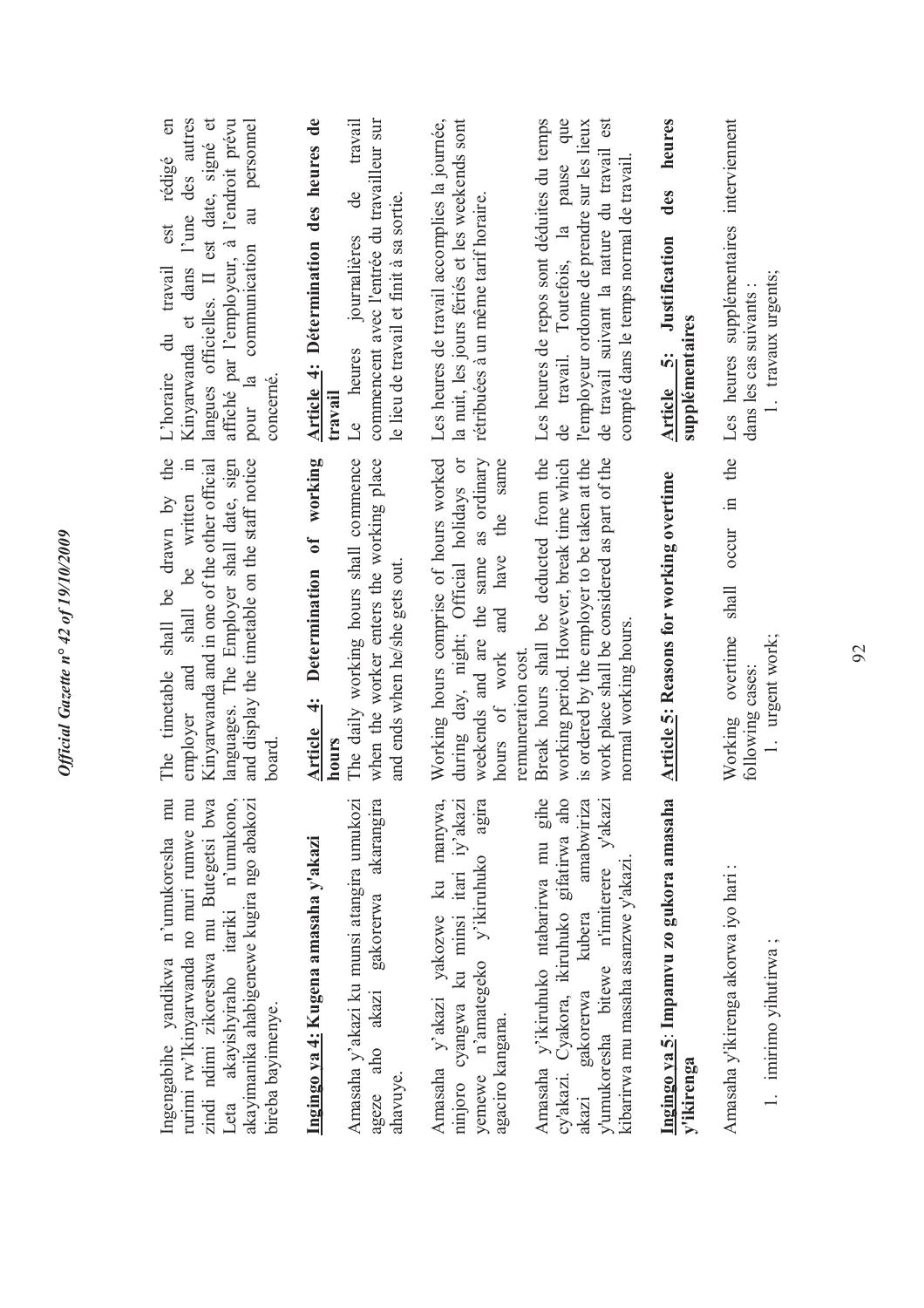| Amasaha y'ikirenga ni ayakozwe nyuma<br>cyumweru y'igihe cyumvikanyweho mu<br>masezerano y'akazi hatirengagijwe ibivugwa<br>Ingingo ya 6 : Kubara no kwandika<br>y'igihe gisanzwe mu cyumweru cyangwa<br>ayakozwe nyuma cy'amasaha y'akazi mu<br>amasaha y'ikirenga                                                                                                                                                                                       | Article 6 : Calculation and registration of<br>working schedule, subject to provisions of<br>Overtime shall be calculated as hours<br>exceeding the weekly legal working period<br>work done to protect or to increase<br>or hours exceeding the weekly contractual<br>article 9 of this Order. Overtime hours will<br>seasonal work;<br>production.<br>overtime<br>$\alpha$ $\alpha$<br>$\overline{4}$                                         | travaux en vue de la protection ou de<br>Article 6 : Comptage et enregistrement<br>sont celles<br>décomptées en dépassement de la durée<br>normale hebdomadaire ou en dépassement<br>de la durée hebdomadaire prévue dans le<br>l'accroissement de la production.<br>Les heures supplémentaires<br>travaux exceptionnels;<br>des heures supplémentaires<br>travaux saisonniers;<br>$\overline{\mathcal{N}}$<br>$\ddot{\mathcal{S}}$<br>$\overline{4}$                                                                                                                                 |
|-----------------------------------------------------------------------------------------------------------------------------------------------------------------------------------------------------------------------------------------------------------------------------------------------------------------------------------------------------------------------------------------------------------------------------------------------------------|-------------------------------------------------------------------------------------------------------------------------------------------------------------------------------------------------------------------------------------------------------------------------------------------------------------------------------------------------------------------------------------------------------------------------------------------------|---------------------------------------------------------------------------------------------------------------------------------------------------------------------------------------------------------------------------------------------------------------------------------------------------------------------------------------------------------------------------------------------------------------------------------------------------------------------------------------------------------------------------------------------------------------------------------------|
| mu ngingo ya 9 y'iri teka. Yandikwa<br>n'umukoresha mu gitabo cyabugenewe<br>igihe<br>Amasaha y'ikirenga mu cyumweru atangirwa<br>ikiruhuko kingana nayo mu gihe kitarenze<br>Amasaha y'ikirenga adatangiwe ikiruhuko mu<br>gihe giteganyijwe ahemberwa inyongera ku<br>mushahara w'ukwezi gukurikiyeho. Agomba<br>kugaragara ku rupapuro ruhemberwaho.<br>amasaha,<br>yatangiriye n'igihe yarangiriye.<br>umunsi,<br>ukwezi amaze gukorwa.<br>kigaragaza | employer indicating the quantity of<br>Weekly overtime shall entitle employee to a<br>be registered in a recogonized book by the<br>overtime worked, the day on which they<br>for the next month. It shall feature on the<br>rest period equal to the overtime within a<br>Overtime not compensated within that<br>period shall give right to a salary increase<br>occured, their starting and ending time.<br>period of one month.<br>payslip. | compensées par un repos de même durée<br>non<br>dans un délai ne dépassant pas un mois à<br>sont<br>une majoration de salaire du mois prochain<br>contrat de travail, sous réserve des<br>compensées dans ce délai donnent lieu à<br>dispositions de l'article 9 du présent arrêté.<br>Elles sont inscrites par l'employeur dans un<br>registre montrant le jour, le nombre ainsi<br>que l'heure de début et de fin de prestation.<br>et sont inscrites sur le bulletin de paye.<br>supplémentaires<br>supplémentaires<br>dater de leur prestation.<br>heures<br>heures<br>Les<br>Les |

*Official Gazette n° 42 of 19/10/2009* 

Official Gazette nº 42 of 19/10/2009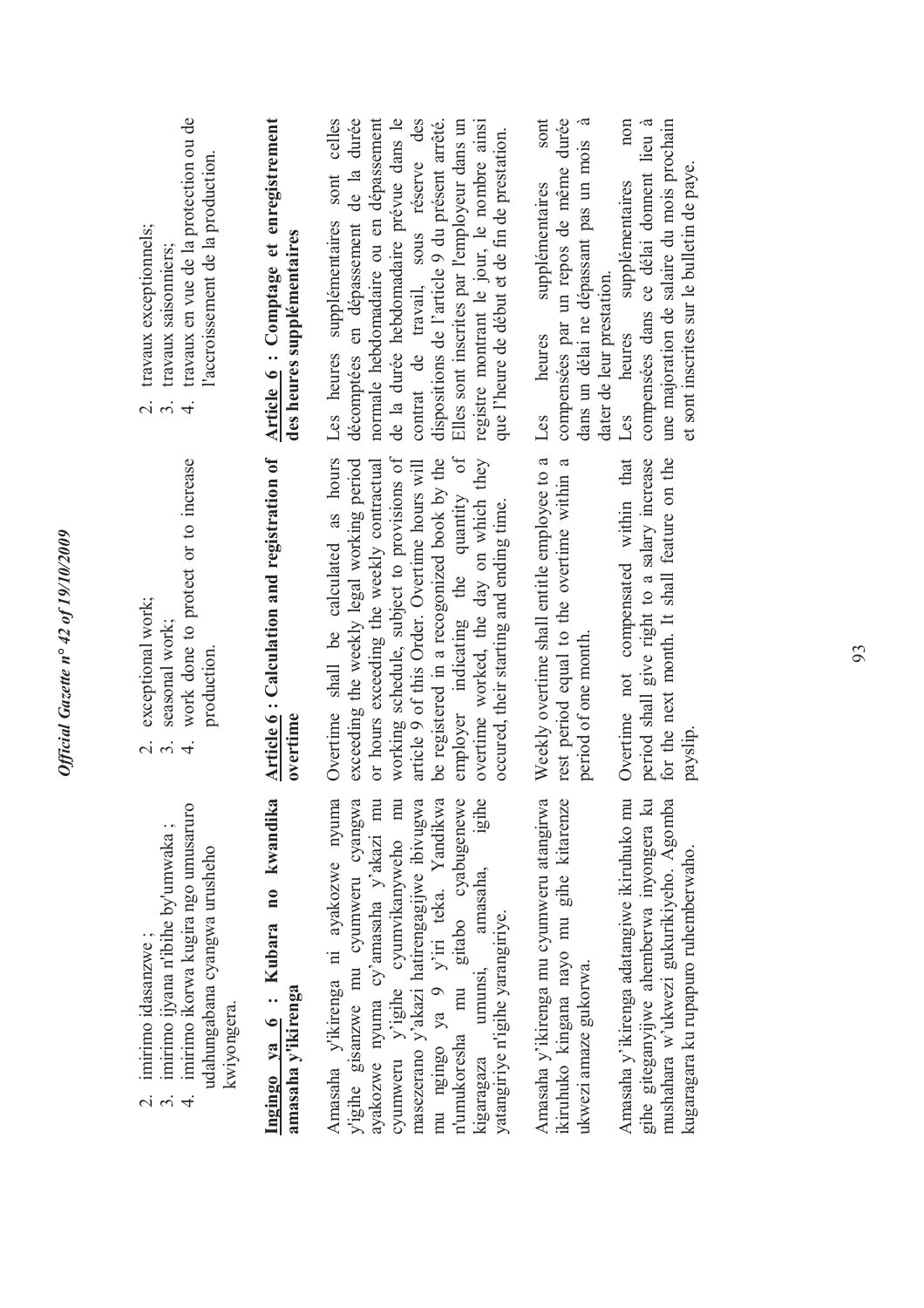| inférieur à quarante cinq (45) heures<br>Horaire hebdomadaire<br>dans un Institution<br>$\ddot{\cdot}$<br>$\overline{ }$<br>Article | compensatoire ou à majoration de salaire<br>sont celles prestées en dépassemment de<br>Lorsque l'horaire de travail hebdomadaire<br>adopté dans un Institution est inférieur à<br>repos<br>convenu dans le contrat de travail, sous<br>quarante cinq (45) heures, les heures<br>l'horaire de l'établissement ou de celui<br>réserve des dispositions de l'article 9 du<br>$\vec{z}$<br>soumises<br>supplémentaires<br>présent arrêté. | avec multiple<br>Employé<br>$\bullet$ $\bullet$<br>Article 8<br>contrats | Le travailleur qui s'engage auprès de plus<br>horaires de travail et l'éventuelle prestation<br>d'heures supplémentaires ne lèsent aucun de<br>d'un employeur devra veiller à ce que ses<br>ses employeurs                | heures supplémentaires permanentes ne<br>Le cumul d'horaires de travail y compris les<br>doivent pas excéder douze (12) heures par<br>jour.                |
|-------------------------------------------------------------------------------------------------------------------------------------|---------------------------------------------------------------------------------------------------------------------------------------------------------------------------------------------------------------------------------------------------------------------------------------------------------------------------------------------------------------------------------------------------------------------------------------|--------------------------------------------------------------------------|---------------------------------------------------------------------------------------------------------------------------------------------------------------------------------------------------------------------------|------------------------------------------------------------------------------------------------------------------------------------------------------------|
| Article 7: Acceptable weekly working<br>hours within an institution which are less<br>than forty five (45).                         | If the acceptable weekly working hours of<br>working schedule, subject to provisions of<br>hours exceeding the institution's weekly<br>an institution are less than forty five (45)<br>hours, overtime work to be compensated in<br>terms of rest period or paid for, are working<br>working schedule or the contractual<br>article 9 of this Order.                                                                                  | .≊<br>Article 8 :An employee engaged<br>multiple contracts               | For an employee who has entered into a<br>contract of employment with more than one<br>employer, he/she shall ensure that his/her<br>working schedules and overtime eventually<br>do not compromise with any institution. | It is prohibited for an employee to add up<br>various working schedules and overtime<br>working hours to exceed twelve (12) hours<br>per day.              |
| mu<br>ari<br>cyumweru yemewe mu kigo kandi<br>Ingingo ya 7: Amasaha y'akazi<br>munsi ya mirongo ine n'atanu (45)                    | ni arenga ku yemewe mu ngenga bihe y'ikigo<br>cyumweru, amasaha y'ikirenga atangirwa<br>ikiruhuko cyangwa agahemberwa inyongera<br>masezerano y'akazi<br>Iyo amasaha y'akazi yemejwe mu kigo ari<br>munsi ya mirongo ine n'atanu (45) mu<br>hatirengagijwe ibivugwa mu ngingo ya 9 y'iri<br>mu<br>cyangwa<br>teka.                                                                                                                    | Ingingo ya 8 : Umukozi ufite amasezerano<br>menshi y'akazi               | n'abakoresha barenze umwe akora ku buryo<br>Umukozi ugirana amasezerano y'akazi<br>ingengabihe z'akazi n'amasaha y'ikirenga<br>ashobora gukora bitagira ikigo bibangamira.                                                | Ntibyemewe ko izo ngenga bihe z'akazi zose,<br>zateranywa ngo zirenze amasaha cumi n'abiri<br>habariwemo n'amasaha y'ikirenga ahoraho,<br>$(12)$ ku munsi. |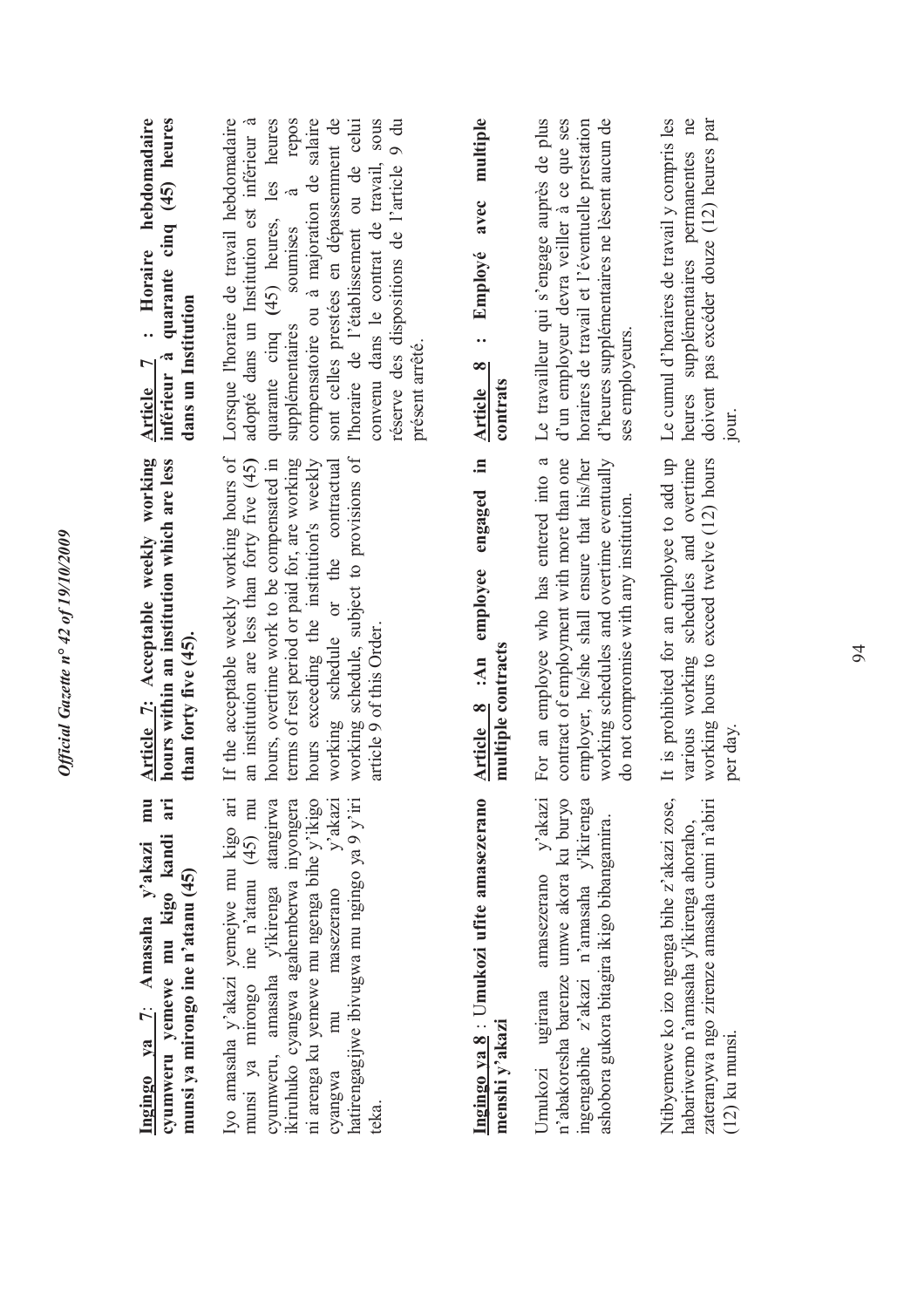CHAPTER III : OVERTIME WORK **CHAPTER III : OVERTIME WORK AMASAHA ATAJYANA UMUTWE WA III : AMASAHA Y'IKIRENGA ATAJYANA**  N'IYONGERWA RYIGIHEMBO **N'IYONGERWA RY'IGIHEMBO** ..  $\equiv$ WA Y'IKIRENGA **UMUTWE** 

NOT GIVING RIGHT TO SALARY **NOT GIVING RIGHT TO SALARY INCREASE** Ingingo ya 9 : Amasaha y'ikirenga Article 9 : Overtime which compensates **Ingingo ya 9 : Amasaha y'ikirenga**  yishyura ayatakaye **yishyura ayatakaye**

Mu gihe amasaha y'akazi agabanutse bitewe kubitwara, umushahara ntugabanywa ahubwo ntayarihisha iyo byabaye abakozi bari ku kazi ntabahe Mu gihe amasaha y'akazi agabanutse bitewe n'impanuka, nk'ibura ry'ingufu zikoreshwa, ibihe bitameze neza, amakuba, ibura ry'ibikoresho cyangwa ibura ry'uburyo bwo ry'ibikoresho cyangwa ibura ry'uburyo bwo kubitwara, umushahara ntugabanywa ahubwo amasaha atakozwe ashobora kurihwa. Cyakora umukoresha ntayarihisha iyo byabaye abakozi bari ku kazi ntabahe ibihe bitameze neza, amakuba, ibura ashobora kurihwa. n'impanuka, nk'ibura ry'ingufu zikoreshwa, uburenganzira bwo kwitahira. uburenganzira bwo kwitahira. umukoresha atakozwe amasaha Cyakora

Amasaha yatakaye arihwa hongerwa amasaha ku minsi y'akazi isanzwe, ibyo bigakorwa mu gihe cy'icyumweru cyangwa ibyumweru bikurikira ihagarikwa ry'imirimo ku buryo Amasaha yatakaye arihwa hongerwa amasaha ku minsi y'akazi isanzwe, ibyo bigakorwa mu gihe cy'icyumweru cyangwa ibyumweru bikurikira ihagarikwa ry'imirimo ku buryo bitarenga iminsi mirongo itatu (30). bitarenga iminsi mirongo itatu (30)

**Article 9 : Overtime which compensates lost hours**

institution resulting from an accidental, for In case of reduced working hours within an institution resulting from an accidental, for example due to a failure to control energy, bad weather, disasters, lack of materials or bad weather, disasters, lack of materials or means of transport, there is no reduction of means of transport, there is no reduction of salary but hours lost can be recovered. However, an employer can not demand employees to recover lost hours if such incident occurred while the employees were at work and the employer did not authorize In case of reduced working hours within an example due to a failure to control energy, employees to recover lost hours if such incident occurred while the employees were at work and the employer did not authorize salary but hours lost can be recovered. However, an employer can not demand them to go back home. them to go back home. Lost hours are recovered by extending the normal working hours during the week or Lost hours are recovered by extending the normal working hours during the week or weeks immediately following the break weeks immediately following the break down within a period not exceeding thirty down within a period not exceeding thirty (30) days.

**HEURES CHAPITRE III: HEURES SUPPLEMENTAIRES NE DONNANT PAS LIEU A LA MAJORATION DE**  SUPPLEMENTAIRES NE DONNANT PAS LIEU A LA MAJORATION DE Ë REMUNERATION **REMUNERATION CHAPITRE** 

**Article 9: Compensation des heures**  Article 9: Compensation des heures **perdues**

En cas d'interruption de l'activité de lnstitution par suite de causes accidentelles notamment par défaillance de force motrice, intempérie, catastrophe, pénurie de matériaux ou de moyen de transport, il n' y a matériaux ou de moyen de transport, il n' y a pas de diminution de salaire mais les heures perdues peuvent être récupérées. Elles ne sont cependant pas récupérables si l'incident a eu lieu pendant que les travailleurs étaient au travail et que l'employeur ne leur a pas de Institution par suite de causes accidentelles intempérie, catastrophe, pénurie de pas de diminution de salaire mais les heures perdues peuvent être récupérées. Elles ne sont cependant pas récupérables si l'incident au travail et que l'employeur ne leur a pas notamment par défaillance de force motrice, a eu lieu pendant que les travailleurs étaient En cas d'interruption de l'activité autorisés à rentrer chez eux. autorisés à rentrer chez eux.

Les heures perdues sont récupérées par prolongation de l'horaire normal des jours Les heures perdues sont récupérées par prolongation de l'horaire normal des jours ouvrables pendant la semaine ou les ouvrables pendant la semaine ou les

semaines immédiatement consécutives à l'interruption, dans un délai ne dépassant semaines immédiatement consécutives à l'interruption, dans un délai ne dépassant pas trente (30) jours. pas trente (30) jours.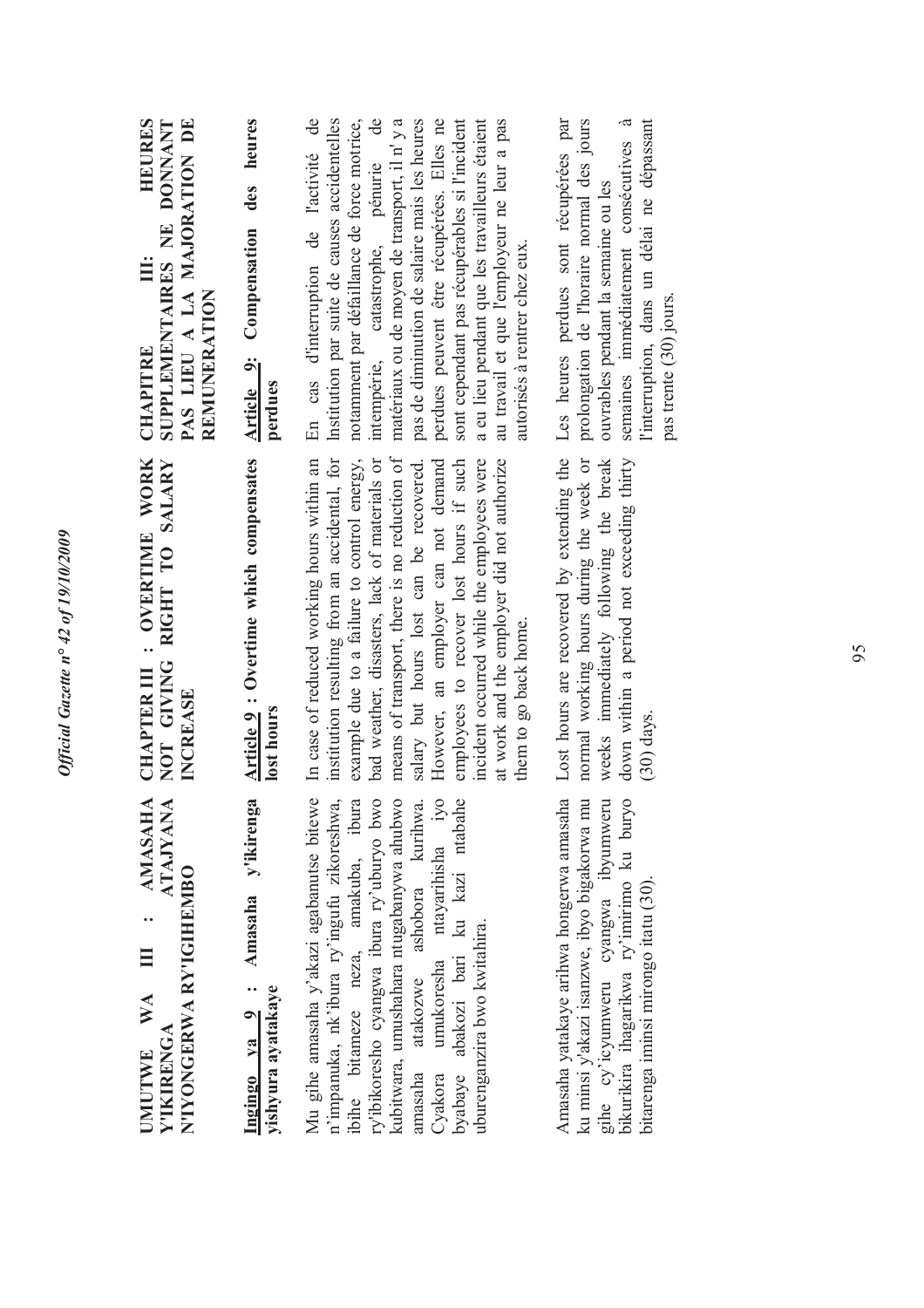| : REMUNERATION<br>DES HEURES SUPPLEMENTAIRES<br><b>CHAPITRE IV</b><br><b>FOR</b> | Article 10: Taux de majoration de salaire | Les heures présitées au-delà de la durée<br>ou au-delà des heures convenues dans le<br>contract de travail et non récupérées<br>endéans trente (30) jours sont rémunerées<br>suivant les conditions conclues dans le<br>hebdomadaire de quarante cinq (45) heures<br>contrat de travail.                   | Article 11: Calcul du salaire horaire                      | caractère de<br>remboursement de frais et des avantages en<br>nature, calculé sur base de la durée légale<br>s'applique la<br>majoration est le salaire brut du travailleur<br>Le salaire horaire auquel<br>déduit des indemnités à<br>du travail<br>period.                                     | compensatoire<br>d'heures supplémentaires<br>Prime<br>$\ddot{\phantom{0}}$<br>Article 12     | La rémunération des heures supplémentaires<br>peut être remplacée par un montant  |
|----------------------------------------------------------------------------------|-------------------------------------------|------------------------------------------------------------------------------------------------------------------------------------------------------------------------------------------------------------------------------------------------------------------------------------------------------------|------------------------------------------------------------|--------------------------------------------------------------------------------------------------------------------------------------------------------------------------------------------------------------------------------------------------------------------------------------------------|----------------------------------------------------------------------------------------------|-----------------------------------------------------------------------------------|
| : PAYMENT<br><b>OVERTIME WORK</b><br><b>CHAPTER IV</b>                           | <b>Article 10: Salary level</b>           | Weekly hours worked beyond forty five<br>(45) hours or beyond those stipulated in the<br>agreed upon employer and employee in the<br>contract of employement and not recovered<br>by a break within a limit of thirty (30) days<br>costed according to the conditions<br>contract<br>are                   | of salary per<br>:Calculation<br><b>Article 11</b><br>hour | The salary per hour which applies to the<br>above increase shall be the gross salary of<br>each worker exclusive of allowances in the<br>kind, when calculated basing on the legally<br>form of refunding expenses and benefits in<br>working<br>accepted                                        | <b>Article 12</b> : Indemnity in lieu of overtime                                            | on the agreement between an<br>and employer, payment for<br>Depending<br>employee |
| <b>IHEMBA</b><br>UMUTWE WA IV :<br>RY`AMASAHA Y`IKIRENGA.<br>WA<br><b>IMUTWE</b> | Ingingo ya 10: Ibipimo bihemberwaho       | arenze<br>mirongo ine n'atanu (45) cyangwa arenza<br>ayumvikanweho mu masezerano y'akaz<br>ntatangirwe ikiruhuko mu gihe cy'imins<br>mirongo itatu (30), agenerwa igihemo ku<br>buryo bwumvikanweho hagati y'umukoz<br>masezerano<br>Amasaha yakozwe mu cyumweru<br>mu<br>n'umukoresha binyuze<br>y'akazi. | umushahara<br>: Kubara<br>Ingingo ya 11<br>w'isaha         | asubizwa umukozi mu kigwi cy'ayo yatanze<br>y'amasaha y'ikirenga ni umushahara mbumbe<br>wose w'umukozi hakuwemo amafaranga<br>kubera impamvu z'akazi n'izindi nyongera<br>ahabwa mu bintu, ubarwa hakurikijwe igihe<br>Umushahara w'isaha ubarirwaho inyongera<br>cy'akazi cyemewe n'amategeko. | Ingingo va 12 : Igihembo kigereranije<br>y'ikirenga<br>icy'amasaha<br>ahemberwa<br>gisimbura | igihembo cy'amasaha y'ikirenga gishobora<br>Umukozi n'umukoresha babyumvikanyeho  |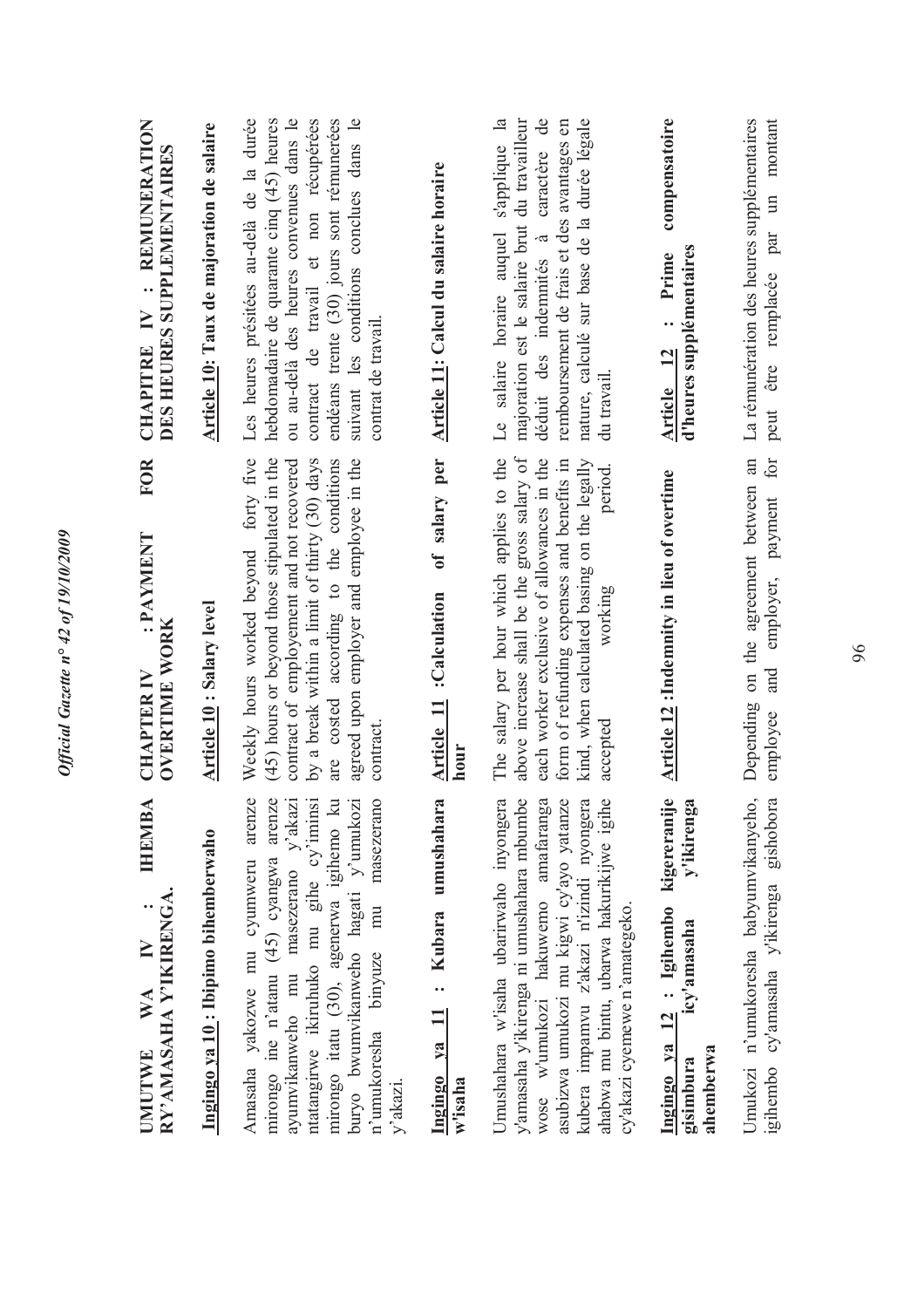| y'ikirenga byagaragaye ko ariyo ubusanzwe<br>kibarirwa<br>k'umushahara umukozi agezeho n'amasaha<br>akora, kikajya gisubirwamo nibura bur<br>gusimburwa n'igihembo kigereranyije.<br>kigereranyije<br>Igihembo<br>mwaka.                                | overtime work may be replaced by an<br>The amount shall be calculated with due<br>consideration of the employee's updated<br>worked over a certain period. It shall be<br>salary and the average overtime he/she has<br>revised at least annually.<br>average sum       | forfaitaire approuvé d'un commun accord<br>atteint par le travailleur et d'une moyenne<br>supplémentaires prestées sur une certaine<br>Ce montant est calculé sur base du salaire<br>période et il est révisé au moins chaque<br>entre les parties<br>d'heures<br>annuée.   |
|---------------------------------------------------------------------------------------------------------------------------------------------------------------------------------------------------------------------------------------------------------|-------------------------------------------------------------------------------------------------------------------------------------------------------------------------------------------------------------------------------------------------------------------------|-----------------------------------------------------------------------------------------------------------------------------------------------------------------------------------------------------------------------------------------------------------------------------|
| Ingingo ya 13 : Ivanwaho ry'ingingo<br>UMUTWE WA V: INGINGO ZISOZA<br>zinyuranije n'iri teka                                                                                                                                                            | <b>CHAPTER V: FINAL PROVISIONS</b><br><b>Article 13: Repealing Provision</b>                                                                                                                                                                                            | <b>DISPOSITIONS</b><br><b>Article 13: Disposition Abrogatoire</b><br><br>$\triangleright$<br><b>CHAPITRE</b><br><b>FINALES</b>                                                                                                                                              |
| Iteka rya Minisitiri n°05/19 ryo ku wa<br>cy'igihembo cy'amasaha y'ikirenga kimwe<br>14/03/2003 rishyiraho uburyo amasaha 40<br>yubahirizwa mu cyumweru n'igipimo<br>n'izindi ngingo zose z'amateka abanziriza ir<br>kandi zinyuranye naryo zivanyweho. | $\circ$ f<br>for<br>enforcing a forty (40) hour working week<br>prior previous contrary provisions to this<br>and salary rates for overtime work and all<br>$n^{\circ}$ 05/19<br>14/03/2003 specifying modalities<br>The Ministerial Order<br>Order are hereby repealed | semaine de 40 heures et les taux de<br>ainsi que d'autres dispositions antérieures<br>L'Arrêté Ministériel n° 05/19 du 14/03/2003<br>déterminant les modalités d'application de la<br>rémunération des heures supplémentaires<br>contraires au présent arrêté sont abrogés. |
| Ingingo ya 14: Igihe iri teka ritangira<br>gukurikizwa                                                                                                                                                                                                  | <b>Article 14: Commencement</b>                                                                                                                                                                                                                                         | Article 14 : Entrée en vigueur                                                                                                                                                                                                                                              |
| Iri teka ritangira gukurikizwa ku munsi<br>ritangarijweho mu Igazeti ya Leta ya<br>Repubulika y'u Rwanda.                                                                                                                                               | This Order shall come into force on the date<br>of its publication in the Official Gazette of<br>the Republic of Rwanda                                                                                                                                                 | Le présent arrêté entre en vigueur le jour de<br>$\mathbf{a}$<br>sa publication au Journal Officiel de<br>Répulique du Rwanda.                                                                                                                                              |